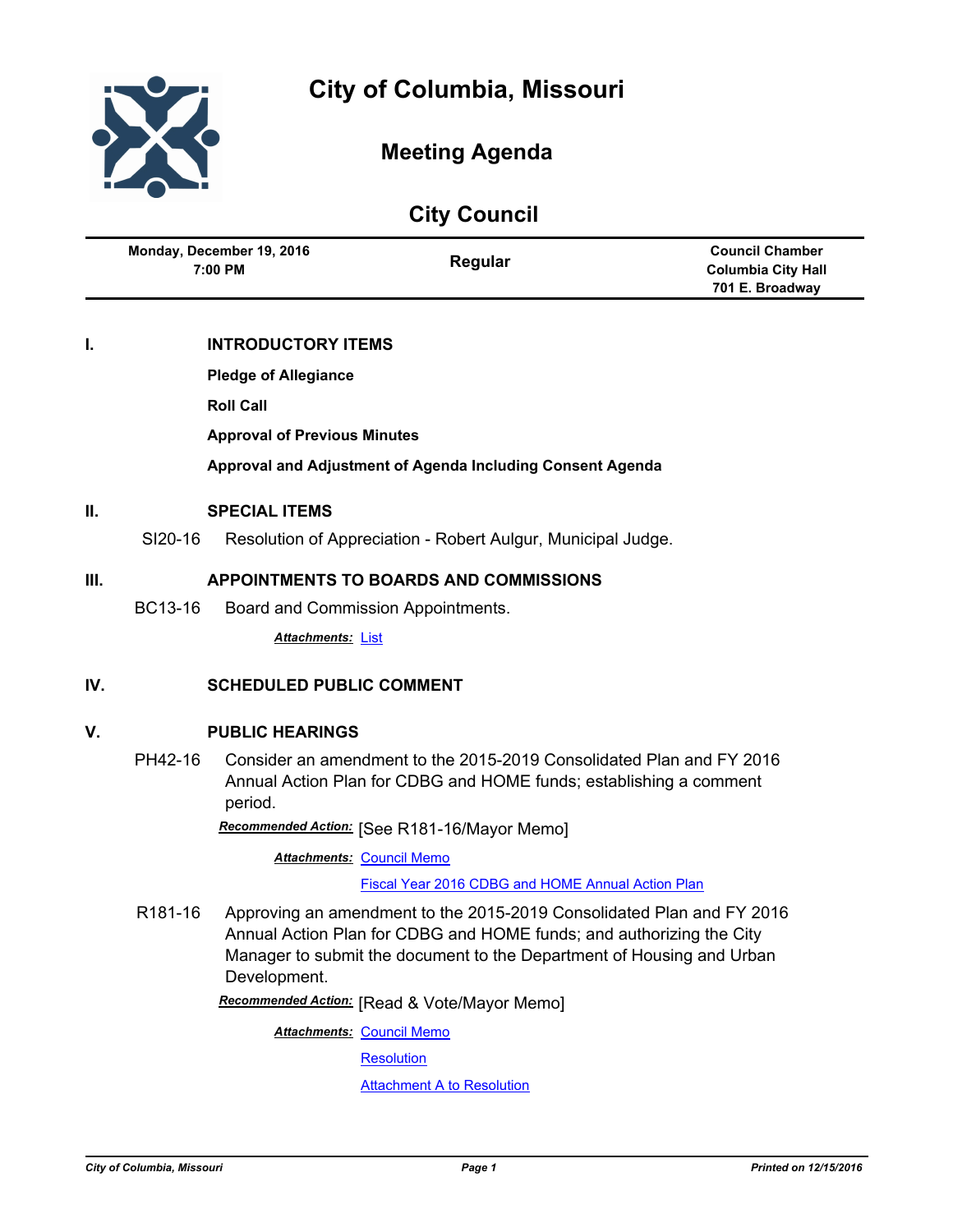## **VI. OLD BUSINESS**

PR178-16 Adopting a "Vision Zero" Policy; setting a goal of eliminating traffic deaths and serious injuries in Columbia by 2030.

*Recommended Action:* [Read & Vote/Mayor Memo]

**Attachments: [Amendment Sheet](http://gocolumbiamo.legistar.com/gateway.aspx?M=F&ID=8be87b7d-63f2-4c60-9906-2032ea4213c9.doc)** 

[Council Memo](http://gocolumbiamo.legistar.com/gateway.aspx?M=F&ID=f9c1f710-5540-471b-9e26-d2f5a8ca199c.docx)

[Pedestrian Safety Task Force Final Report and Recommendations](http://gocolumbiamo.legistar.com/gateway.aspx?M=F&ID=7979ba45-a233-41e2-953c-9d979b4147f0.pdf)

[Correspondence from Board of Health](http://gocolumbiamo.legistar.com/gateway.aspx?M=F&ID=0e28192b-22ec-4b14-a71c-10697c5e010a.pdf)

[Correspondence from Bicycle/Pedestrian Commission](http://gocolumbiamo.legistar.com/gateway.aspx?M=F&ID=960784e4-7900-4537-b8d9-32ceda7ebbb6.doc)

[Correspondence from Disabilities Commission](http://gocolumbiamo.legistar.com/gateway.aspx?M=F&ID=f4fdf14e-368f-41da-82aa-b576f8ad5a7b.doc)

[Correspondence from Public Transit Advisory Commission](http://gocolumbiamo.legistar.com/gateway.aspx?M=F&ID=0c1e3bbf-e202-44c1-9f93-2c08e7173c9a.doc)

**[Policy Resolution](http://gocolumbiamo.legistar.com/gateway.aspx?M=F&ID=e476db53-2b11-4291-b38a-dd285686668f.doc)** 

[Exhibit A to Resolution](http://gocolumbiamo.legistar.com/gateway.aspx?M=F&ID=e1b03852-c4eb-44b7-bbec-f6c39001893a.docx)

## **VII. CONSENT AGENDA**

B325-16 Approving the CP/OP Plan for Discovery Park Subdivision - Plat 4 located on the west side of Nocona Parkway and south of Ponderosa Street; setting forth a condition for approval (Case No. 16-173).

*Recommended Action:* [2nd Read & Vote/Mayor Memo]

**Attachments: [Council Memo](http://gocolumbiamo.legistar.com/gateway.aspx?M=F&ID=fc72776d-a0b2-4833-8856-dc8c5f0651e5.docx)** 

[Locator Maps](http://gocolumbiamo.legistar.com/gateway.aspx?M=F&ID=2703458f-8d59-495d-8912-d5151c501bc6.pdf)

[CP/OP Plan for Discovery Park Subdivision Plat 4](http://gocolumbiamo.legistar.com/gateway.aspx?M=F&ID=251d9bc8-8829-49a1-b731-19c904e38e57.pdf)

[Staff Report to Planning and Zoning Commission](http://gocolumbiamo.legistar.com/gateway.aspx?M=F&ID=ac19fd5e-93c4-47bd-b3aa-ff018a572d88.pdf)

**[Attachment to PZC Staff Report - Sign Elevations](http://gocolumbiamo.legistar.com/gateway.aspx?M=F&ID=b95180bb-a082-4ee1-99b2-7ce6fcd88ba4.pdf)** 

[Attachment to PZC Staff Report - Impervious Worksheet](http://gocolumbiamo.legistar.com/gateway.aspx?M=F&ID=114af466-3180-4178-b980-45952add2d48.pdf)

[Attachment to PZC Staff Report - Approved Discovery Park Preliminary Plat 2](http://gocolumbiamo.legistar.com/gateway.aspx?M=F&ID=93380af6-e939-4622-8f0a-19a5961d3418.pdf)

[Excerpts from Minutes](http://gocolumbiamo.legistar.com/gateway.aspx?M=F&ID=9d0c34de-c6d1-477b-9c3a-0e0330625c79.docx)

**[Ordinance](http://gocolumbiamo.legistar.com/gateway.aspx?M=F&ID=69d51182-7bc8-448e-b893-a08920562f9e.doc)**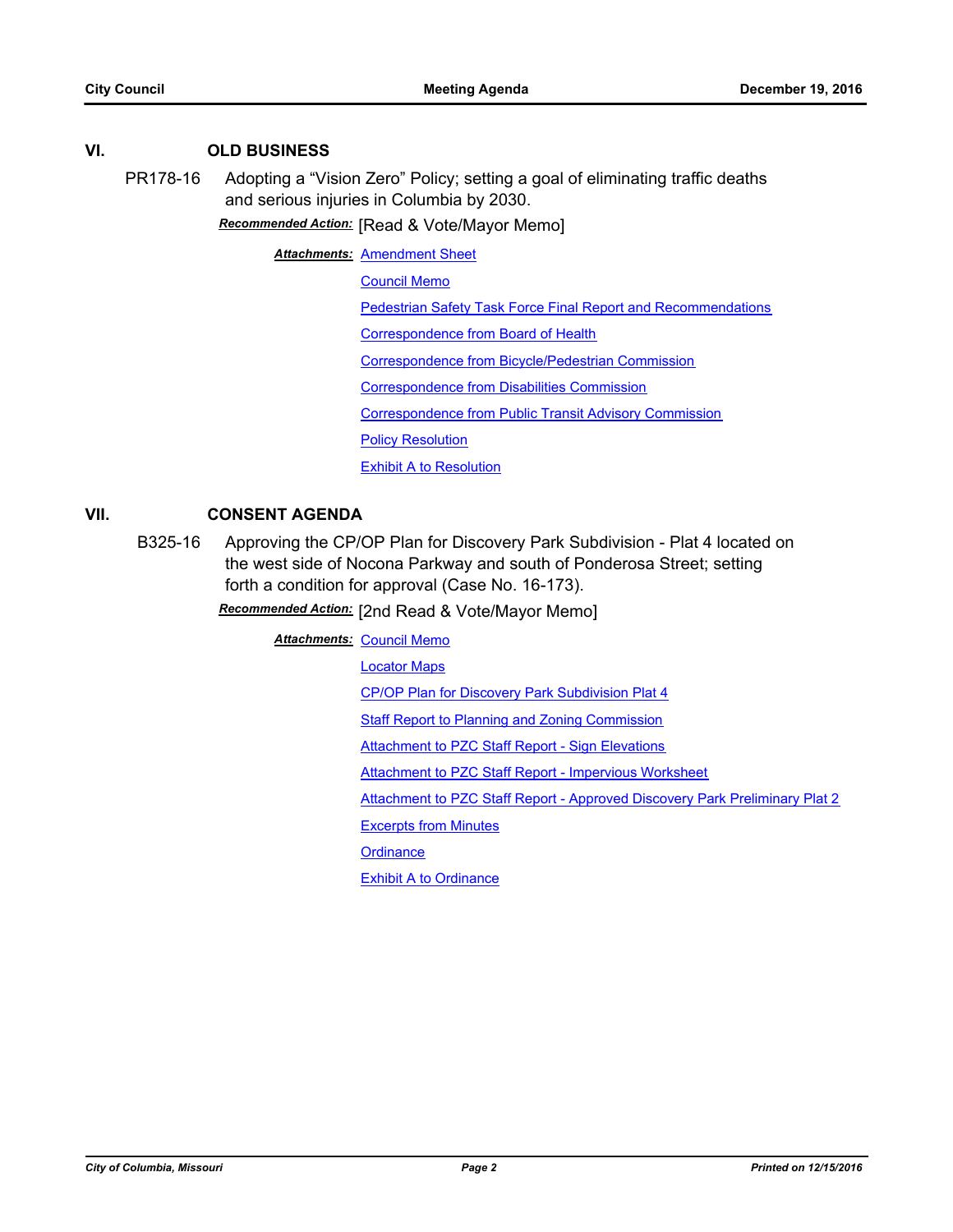B326-16 Approving the Final Plat of Discovery Park Subdivision Plat 4 located on the west side of Nocona Parkway and south of Ponderosa Street; authorizing a performance contract (Case No. 16-175).

*Recommended Action:* [2nd Read & Vote/Mayor Memo]

**Attachments: [Council Memo](http://gocolumbiamo.legistar.com/gateway.aspx?M=F&ID=0a7269b8-ef05-440d-a381-11fe1e36229f.docx)** 

- [Locator Maps](http://gocolumbiamo.legistar.com/gateway.aspx?M=F&ID=4d277249-c73c-4fa9-85ad-36d33d81927c.pdf)
- [Final Plat](http://gocolumbiamo.legistar.com/gateway.aspx?M=F&ID=432b00a0-27d7-4dae-a49c-c608a323201a.pdf)
- **[Ordinance](http://gocolumbiamo.legistar.com/gateway.aspx?M=F&ID=b4e3dc5c-c92c-49a7-81bb-35f1b6c95157.doc)**

**[Exhibit A to Ordinance](http://gocolumbiamo.legistar.com/gateway.aspx?M=F&ID=7d166cec-da52-45f1-ad30-11fe8a83df91.pdf)** 

B327-16 Vacating unused electric utility easements on property located east of Beverly Drive and south of I-70 Drive SW (1900 I-70 Drive SW) (Case No. 17-2).

*Recommended Action:* [2nd Read & Vote/Mayor Memo]

**Attachments: [Council Memo](http://gocolumbiamo.legistar.com/gateway.aspx?M=F&ID=931a80e3-66ca-4ff3-ab7b-246f6e43ce5a.docx) [Easement Vacation Diagram](http://gocolumbiamo.legistar.com/gateway.aspx?M=F&ID=18480152-85a7-423b-8102-484dd5a056c3.pdf)** [Locator Maps](http://gocolumbiamo.legistar.com/gateway.aspx?M=F&ID=9f9c8596-d992-43bf-9d14-cd6af512a5f5.pdf) **[Ordinance](http://gocolumbiamo.legistar.com/gateway.aspx?M=F&ID=1baeab02-7483-4022-9739-57fa6358e5ec.doc)** 

B328-16 Authorizing a development agreement with Greg and Kelly Deline as it relates to the proposed development of property located on the southwest corner of Highway 763 and Brown School Road (Case No. 17-30).

*Recommended Action:* [2nd Read & Vote/Mayor Memo]

**Attachments: [Council Memo](http://gocolumbiamo.legistar.com/gateway.aspx?M=F&ID=0f18f159-5603-46b7-9945-f9f02c6967aa.docx)** 

[Locator Maps](http://gocolumbiamo.legistar.com/gateway.aspx?M=F&ID=345fe776-3760-4ed7-828c-e40f243178c4.pdf)

**[Ordinance](http://gocolumbiamo.legistar.com/gateway.aspx?M=F&ID=1da4c32a-9e2b-4c7c-8ac6-7cc5cb48a1bf.doc)** 

[Attachment A to Ordinance](http://gocolumbiamo.legistar.com/gateway.aspx?M=F&ID=08c84be4-5344-4b6b-9723-48906f3ab67f.pdf)

B329-16 Authorizing a generators sale agreement with Shelter Mutual Insurance Company for the sale of two (2) generators and associated transformers and switchgear.

*Recommended Action:* [2nd Read & Vote/Mayor Memo]

**Attachments: [Council Memo](http://gocolumbiamo.legistar.com/gateway.aspx?M=F&ID=24342bc9-cdc8-4be2-b041-ffd921e96944.docx)** 

**[Ordinance](http://gocolumbiamo.legistar.com/gateway.aspx?M=F&ID=986993e8-05c0-421f-9ed3-d419f46aad07.doc)**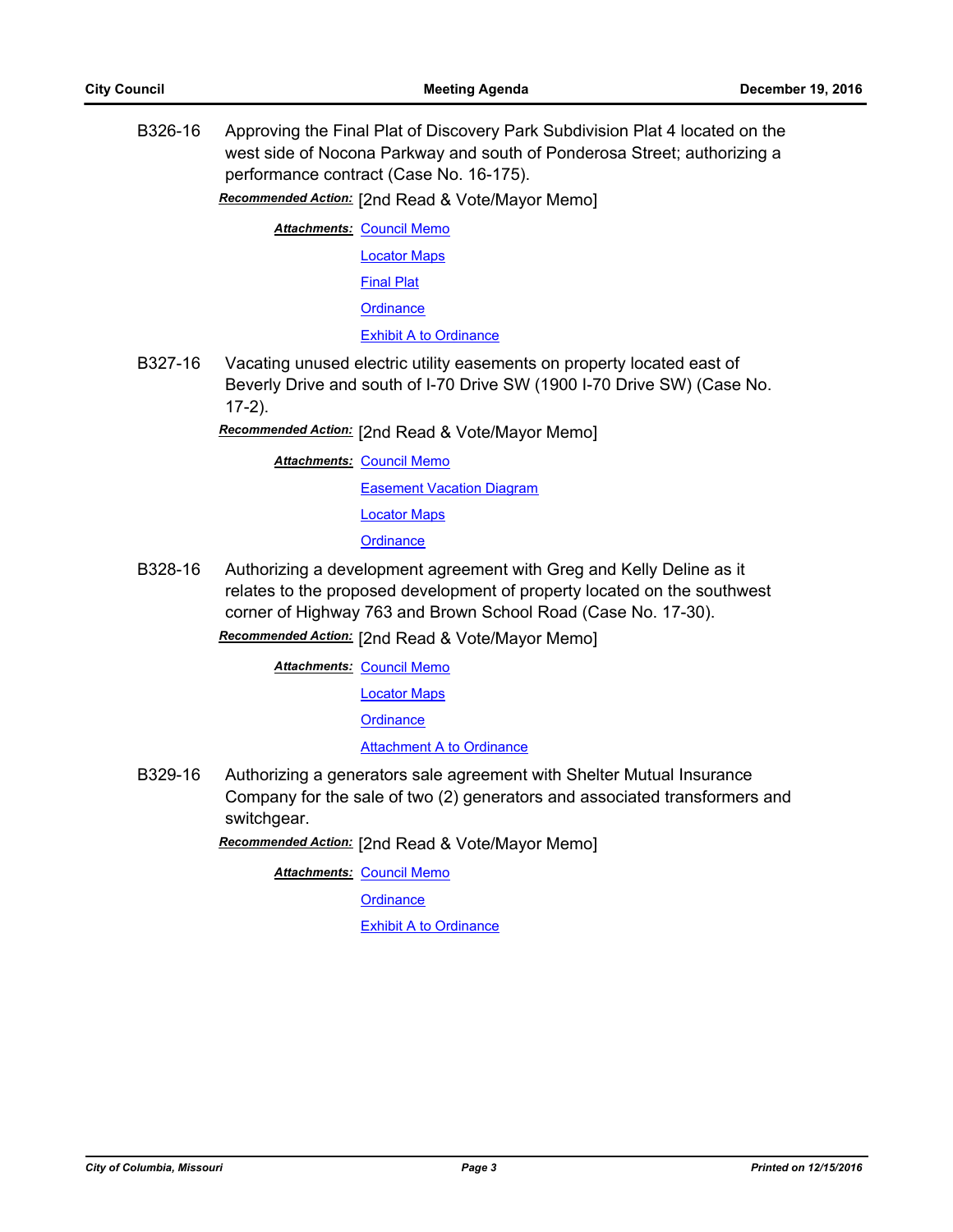B330-16 Authorizing a Freight Enhancement Program grant agreement with the Missouri Highways and Transportation Commission for the purchase of a railcar unloading ramp and development of an automotive loading and unloading facility at the Columbia Terminal Railroad (COLT) transload site. *Recommended Action:* [2nd Read & Vote/Mayor Memo]

**Attachments: [Council Memo](http://gocolumbiamo.legistar.com/gateway.aspx?M=F&ID=d012359a-1357-4b0c-a136-eb6638705327.docx)** 

**[Ordinance](http://gocolumbiamo.legistar.com/gateway.aspx?M=F&ID=0fe9160c-e99c-40f8-882e-f01b3404f6d5.doc)** 

[Exhibit A to Ordinance](http://gocolumbiamo.legistar.com/gateway.aspx?M=F&ID=420f29f0-a943-487d-9414-27d012de0dce.pdf)

B331-16 Authorizing a memorandum of understanding with the Missouri Department of Natural Resources relating to development of an integrated management plan for City of Columbia wastewater and stormwater systems; authorizing approval of an Abatement Order On Consent with the Missouri Department of Natural Resources.

*Recommended Action:* [2nd Read & Vote/Mayor Memo]

**Attachments: [Council Memo](http://gocolumbiamo.legistar.com/gateway.aspx?M=F&ID=bfcaaeba-df38-4f61-b859-a2a93695a69d.docx)** 

[Correspondence from DNR](http://gocolumbiamo.legistar.com/gateway.aspx?M=F&ID=986e7207-0a07-4cf9-a24a-c8922030a76c.pdf) **[Ordinance](http://gocolumbiamo.legistar.com/gateway.aspx?M=F&ID=78ec81e4-6227-40fa-812b-fb0c5250c564.doc)** 

[Exhibit A to Ordinance](http://gocolumbiamo.legistar.com/gateway.aspx?M=F&ID=d8027e9d-a8aa-411d-8869-4c968d64d14f.pdf)

[Exhibit B to Ordinance](http://gocolumbiamo.legistar.com/gateway.aspx?M=F&ID=d0c12183-d4fa-4251-b331-8ee9e5a21bcb.pdf)

B332-16 Authorizing an agreement with the Columbia Public School District for playground improvement projects at Parkade Elementary School, Fairview Elementary School, Benton Elementary School and Paxton Keeley Elementary School.

*Recommended Action:* [2nd Read & Vote/Mayor Memo]

**Attachments: [Council Memo](http://gocolumbiamo.legistar.com/gateway.aspx?M=F&ID=eae3fa66-7aaf-47e7-881c-f7a4c20a36e2.docx)** 

[Correspondence from Columbia Public School District](http://gocolumbiamo.legistar.com/gateway.aspx?M=F&ID=fda30954-9faf-4d73-9c6d-0338865dbe73.pdf)

**[Ordinance](http://gocolumbiamo.legistar.com/gateway.aspx?M=F&ID=e4d24c72-0336-47b7-a60e-205783d643a7.doc)** 

[Exhibit A to Ordinance](http://gocolumbiamo.legistar.com/gateway.aspx?M=F&ID=6d3daeb6-c65f-49c8-8f6a-1cc658a50c9a.doc)

B333-16 Authorizing Amendment No. 3 to the program services contract with the Missouri Department of Health and Senior Services for the Healthy Eating Active Living in Local Communities program; appropriating funds.

*Recommended Action:* [2nd Read & Vote/Mayor Memo]

**Attachments: [Council Memo](http://gocolumbiamo.legistar.com/gateway.aspx?M=F&ID=3c52e7fe-5024-4f5b-abd0-8f74afa2b0ce.docx)** 

**[Ordinance](http://gocolumbiamo.legistar.com/gateway.aspx?M=F&ID=5defd074-f8fe-4782-9574-89caf1015322.doc)**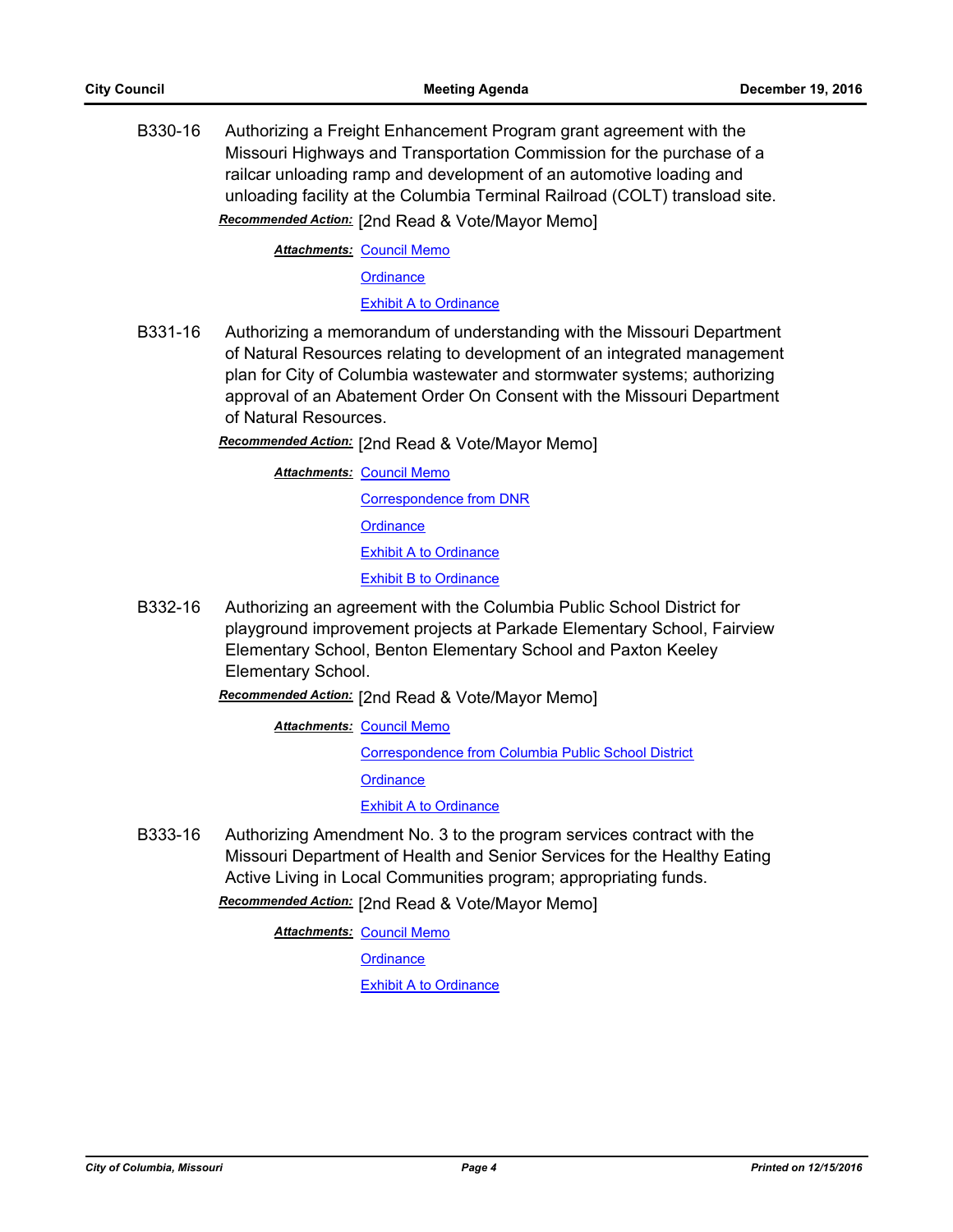B334-16 Authorizing a program services contract with the Missouri Department of Health and Senior Services for child care health consultation. *Recommended Action:* [2nd Read & Vote/Mayor Memo]

**Attachments: [Council Memo](http://gocolumbiamo.legistar.com/gateway.aspx?M=F&ID=4f3a2131-7f78-42fe-ae90-e6eac73729c8.docx)** 

**[Ordinance](http://gocolumbiamo.legistar.com/gateway.aspx?M=F&ID=a19f5817-bb96-4424-bfeb-fdaeca19ec97.doc)** 

[Exhibit A to Ordinance](http://gocolumbiamo.legistar.com/gateway.aspx?M=F&ID=d6374e13-7b24-4795-a228-1450eb215f90.pdf)

B335-16 Amending Chapter 18 of the City Code relating to police and fire pension plans.

*Recommended Action:* [2nd Read & Vote/Mayor Memo]

**Attachments: [Council Memo](http://gocolumbiamo.legistar.com/gateway.aspx?M=F&ID=24687b6b-026f-4197-a80c-55481cbc6015.docx)** 

[Exhibit A to Council Memo - 2015 Restatement \(as sent to IRS 2.26.15\)](http://gocolumbiamo.legistar.com/gateway.aspx?M=F&ID=59459a82-8ef4-402d-af62-f7db54cef4e2.doc)

**[Ordinance](http://gocolumbiamo.legistar.com/gateway.aspx?M=F&ID=a6b60f99-0f25-47c9-b79e-81a3beec212f.doc)** 

B336-16 Authorizing renewal of provisions pertaining to the operation of the Columbia Fire Department and conditions of employment of the Columbia Fire Department personnel.

*Recommended Action:* [2nd Read & Vote/Mayor Memo]

**Attachments: [Council Memo](http://gocolumbiamo.legistar.com/gateway.aspx?M=F&ID=0cfb44e4-9958-49c0-8fca-e47f4dbbd355.docx)** 

**[Ordinance](http://gocolumbiamo.legistar.com/gateway.aspx?M=F&ID=65a85449-9a9d-4b1c-8350-d4a2b5edce99.doc)** 

B337-16 Accepting a donation from United HealthCare for wellness promotions and programs for City employees; appropriating funds.

*Recommended Action:* [2nd Read & Vote/Mayor Memo]

**Attachments: [Council Memo](http://gocolumbiamo.legistar.com/gateway.aspx?M=F&ID=698b96e9-e956-4828-be62-12215d51d41b.docx)** 

[Eligibile Services Covered by UHC Wellness Credit](http://gocolumbiamo.legistar.com/gateway.aspx?M=F&ID=cff78255-e3f5-494b-a901-30761d785741.pdf)

**[Ordinance](http://gocolumbiamo.legistar.com/gateway.aspx?M=F&ID=9bb6af9a-c6b7-4507-b7b2-2f0eedab70a0.doc)** 

B338-16 Adopting the Choice Plus \$750 Plan, the Choice Plus \$1,500 Plan and the Choice Plus \$2,600 High Deductible Health Plan for the City of Columbia. *Recommended Action:* [2nd Read & Vote/Mayor Memo]

**Attachments: [Council Memo](http://gocolumbiamo.legistar.com/gateway.aspx?M=F&ID=40397106-e634-44d2-9aa5-efa33a4de4c9.docx)** 

**[Ordinance](http://gocolumbiamo.legistar.com/gateway.aspx?M=F&ID=6decee2c-4fca-44ae-bcd9-edd322788741.doc)** 

[Exhibit A to Ordinance](http://gocolumbiamo.legistar.com/gateway.aspx?M=F&ID=29e47d0d-b7c7-4136-aade-9941afe15399.pdf)

[Exhibit B to Ordinance](http://gocolumbiamo.legistar.com/gateway.aspx?M=F&ID=f58defda-2e76-4a49-abf8-8e1b14405f60.pdf)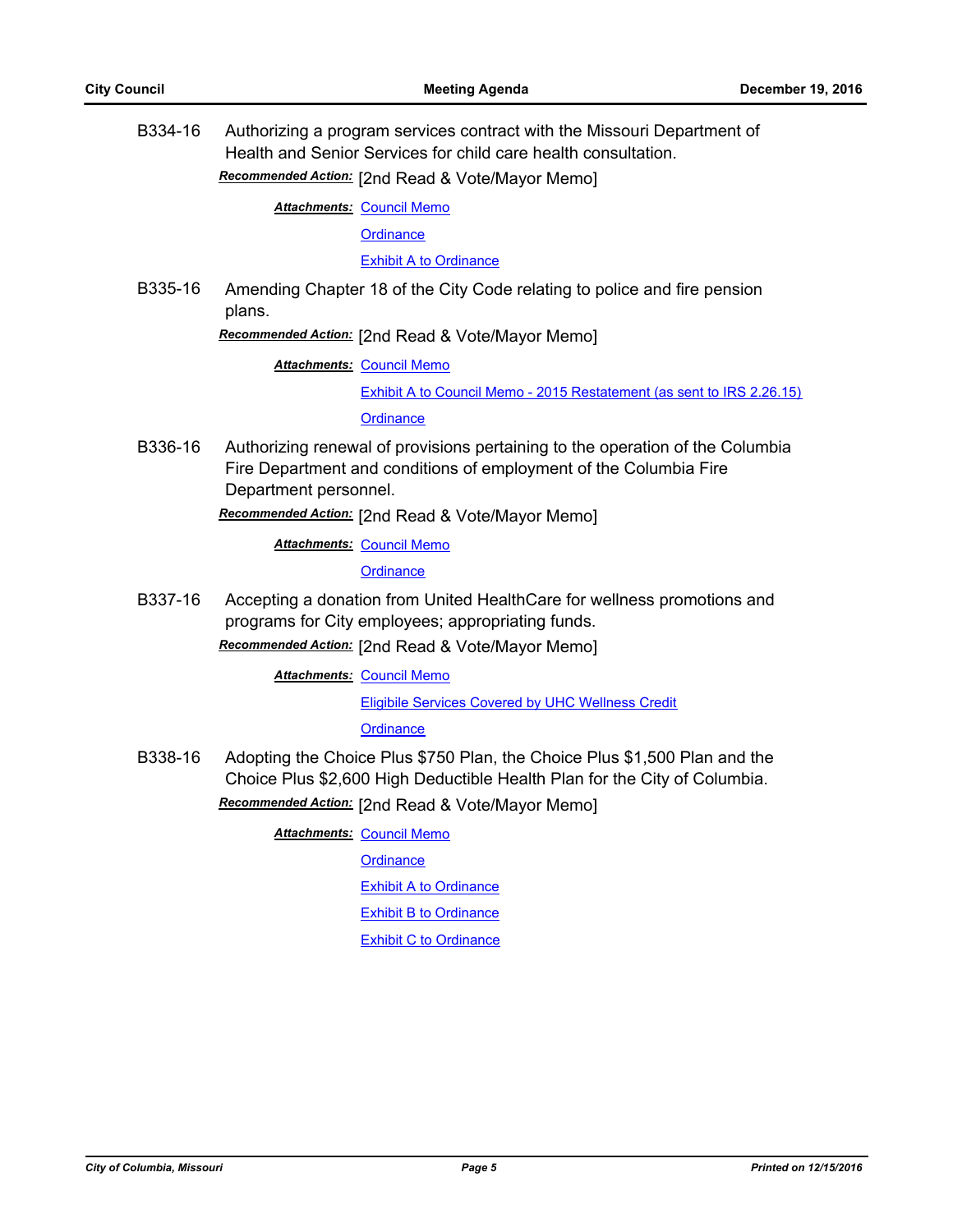R179-16 Authorizing the City Manager to execute agreements with various social service agencies.

*Recommended Action:* [Read & Vote/Mayor Memo]

**Attachments: [Council Memo](http://gocolumbiamo.legistar.com/gateway.aspx?M=F&ID=193a4a8e-1f0f-42ec-9fd4-91cfa0f5f909.docx)** 

[FY 2017 Social Services Funding Allocation and Contract Recommendations](http://gocolumbiamo.legistar.com/gateway.aspx?M=F&ID=995e3ba6-6c11-41db-8f3d-582092847e05.pdf)

**[Resolution](http://gocolumbiamo.legistar.com/gateway.aspx?M=F&ID=62d478a1-4ead-4c27-be38-43a83d844c39.doc)** 

[Exhibit A to Resolution](http://gocolumbiamo.legistar.com/gateway.aspx?M=F&ID=5f7765be-fbb4-446c-8ba6-f73ee78636f6.pdf)

[Exhibit B to Resolution](http://gocolumbiamo.legistar.com/gateway.aspx?M=F&ID=8265f073-ebb9-4410-9510-15487b80c8d2.docx)

R180-16 Approving a revision to the Preliminary Plat of Christiansen Deline Subdivision located on the southwest corner of Brown School Road and Range Line Street (Highway 763).

*Recommended Action:* [Read & Vote/Mayor Memo]

**Attachments: [Council Memo](http://gocolumbiamo.legistar.com/gateway.aspx?M=F&ID=38428a28-0055-4c70-a5f4-22c73c1a6eb8.docx)** 

**[Staff Report to Planning and Zoning Commission](http://gocolumbiamo.legistar.com/gateway.aspx?M=F&ID=97ae7f34-5e44-4da1-9474-3dbb1e519bda.docx)** 

[Locator Maps](http://gocolumbiamo.legistar.com/gateway.aspx?M=F&ID=f1b7113d-140c-4f38-8494-41f30f6b1443.pdf)

**[Preliminary Plat](http://gocolumbiamo.legistar.com/gateway.aspx?M=F&ID=aed7f8e8-cdce-402d-9a88-a22a5354c857.pdf)** 

[Preliminary Plat - Previously Approved](http://gocolumbiamo.legistar.com/gateway.aspx?M=F&ID=62258d5d-14a8-42fa-a311-fe447e355781.pdf)

[Excerpts from Minutes](http://gocolumbiamo.legistar.com/gateway.aspx?M=F&ID=a74fcf41-5053-40cb-b55c-ed9678de9092.docx)

**[Resolution](http://gocolumbiamo.legistar.com/gateway.aspx?M=F&ID=b49f465a-b2ca-40b5-9106-98eb6bd8ddb9.doc)** 

## **VIII. NEW BUSINESS**

## **IX. INTRODUCTION AND FIRST READING**

B339-16**\*** Approving the Final Plat of Mataora Subdivision - Plat 3, a Replat of Lot 15 of Mataora Subdivision Plat 1 and Lots 22 & 23 of Mataora Subdivision Plat 2, located on the southwest corner of Hector Place and Ria Street; authorizing a performance contract (Case No. 15-224).

*Recommended Action:* [Intro & 1st Read/Mayor Memo]

**Attachments: [Council Memo](http://gocolumbiamo.legistar.com/gateway.aspx?M=F&ID=6ff89624-fffa-4707-8a2e-82a1c91abba2.docx)** 

[Staff Report to the Planning and Zoning Commission](http://gocolumbiamo.legistar.com/gateway.aspx?M=F&ID=f0ea41a6-f9fe-4caf-bf23-973198b5c205.pdf)

[Locator Maps](http://gocolumbiamo.legistar.com/gateway.aspx?M=F&ID=0df24019-ca10-4e99-add3-71fbbda89386.pdf)

[Final Plat](http://gocolumbiamo.legistar.com/gateway.aspx?M=F&ID=f1676a30-2f54-4044-a61e-efe935faa9b4.pdf)

[Excerpts from Minutes](http://gocolumbiamo.legistar.com/gateway.aspx?M=F&ID=53fd90da-693d-4361-9d0f-02214a7625ac.pdf)

**[Ordinance](http://gocolumbiamo.legistar.com/gateway.aspx?M=F&ID=6a422a4a-9a4a-40fa-b1e4-85d60e28488f.doc)**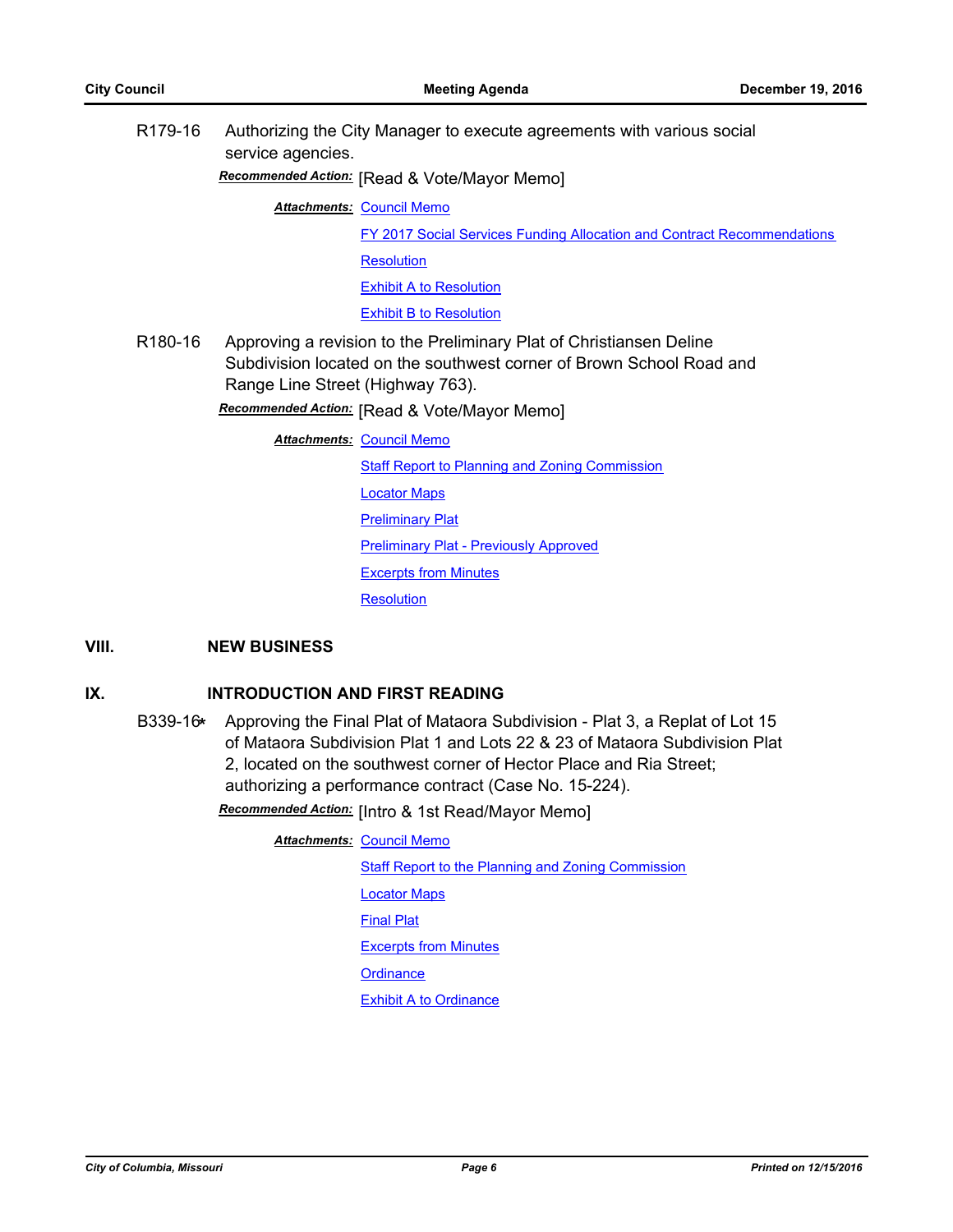B340-16**\*** Amending Chapter 14 of the City Code to prohibit through truck traffic along Prairie Lane and Prairieview Drive.

*Recommended Action:* [Intro & 1st Read/Mayor Memo]

**Attachments: [Council Memo](http://gocolumbiamo.legistar.com/gateway.aspx?M=F&ID=191704c4-e3ff-45eb-b570-ca90d523835e.docx)** 

**[Ordinance](http://gocolumbiamo.legistar.com/gateway.aspx?M=F&ID=02d0bc3d-10c2-474b-9225-aa71d5bcc053.doc)** 

B341-16**\*** Amending Chapter 14 of the City Code to establish one-way direction for the alley between Eighth Street and College Avenue.

*Recommended Action:* [Intro & 1st Read/Mayor Memo]

**Attachments: [Council Memo](http://gocolumbiamo.legistar.com/gateway.aspx?M=F&ID=f4a67909-23ed-47ba-9eae-59c547e4cd30.docx)** 

[Location Map](http://gocolumbiamo.legistar.com/gateway.aspx?M=F&ID=b1eb7559-e540-4f38-97b6-0b73724829fe.pdf)

[Diagram A](http://gocolumbiamo.legistar.com/gateway.aspx?M=F&ID=1c5946f6-e769-4662-b104-a66a8e1e16e6.pdf)

[Diagram B](http://gocolumbiamo.legistar.com/gateway.aspx?M=F&ID=dabb6940-7485-493b-b45f-99cac0281a28.pdf)

**[Ordinance](http://gocolumbiamo.legistar.com/gateway.aspx?M=F&ID=1e8998ac-5195-4763-ac97-cd20e56f2cb1.doc)** 

B342-16**\*** Authorizing a right of use license permit with Room 38 for the construction, installation, maintenance and operation of fencing and an awning in a portion of the right-of-way located on the south side of Walnut Street. *Recommended Action:* [Intro & 1st Read/Mayor Memo]

**Attachments: [Council Memo](http://gocolumbiamo.legistar.com/gateway.aspx?M=F&ID=c9aa042b-8da7-4739-b036-f9a94f332723.docx)** 

**[Ordinance](http://gocolumbiamo.legistar.com/gateway.aspx?M=F&ID=c4ceeeb6-232c-438b-a66b-c16208fc496b.doc)** 

[Attachment A to Ordinance](http://gocolumbiamo.legistar.com/gateway.aspx?M=F&ID=fbae0e8d-1452-4fd7-8812-2eb82835f980.pdf)

B343-16**\*** Authorizing the filing of applications for public transit planning, operating and capital assistance grants with the Federal Transit Administration.

*Recommended Action:* [Intro & 1st Read/Mayor Memo]

**Attachments: [Council Memo](http://gocolumbiamo.legistar.com/gateway.aspx?M=F&ID=e28ea0e5-937f-4a31-89a0-dd607aa054a1.docx)** 

**[Ordinance](http://gocolumbiamo.legistar.com/gateway.aspx?M=F&ID=80946a13-b18b-42fa-b18e-2dfbc8420209.doc)** 

B344-16**\*** Appropriating funds to finalize and close out the pavement construction project along Broadway, between Providence Road and Hitt Street. *Recommended Action:* [Intro & 1st Read/Mayor Memo]

**Attachments: [Council Memo](http://gocolumbiamo.legistar.com/gateway.aspx?M=F&ID=d5300776-0e22-4a49-adee-d96a22990ad5.docx)** 

**[Ordinance](http://gocolumbiamo.legistar.com/gateway.aspx?M=F&ID=fa58ce7c-0712-4036-9c4f-072fbe0118f4.doc)** 

B345-16**\*** Authorizing a first addendum to agreement for professional engineering services with Burns & McDonnell Engineering Company, Inc. for the More's Lake remediation and site restoration project at the Municipal Power Plant.

*Recommended Action:* [Intro & 1st Read/Mayor Memo]

**Attachments: [Council Memo](http://gocolumbiamo.legistar.com/gateway.aspx?M=F&ID=8c6339f9-b45e-48b7-b1f1-a2fc117dca1c.docx)** 

**[Ordinance](http://gocolumbiamo.legistar.com/gateway.aspx?M=F&ID=c0f38d08-32d5-46fe-a09b-3cbe8c409634.doc)**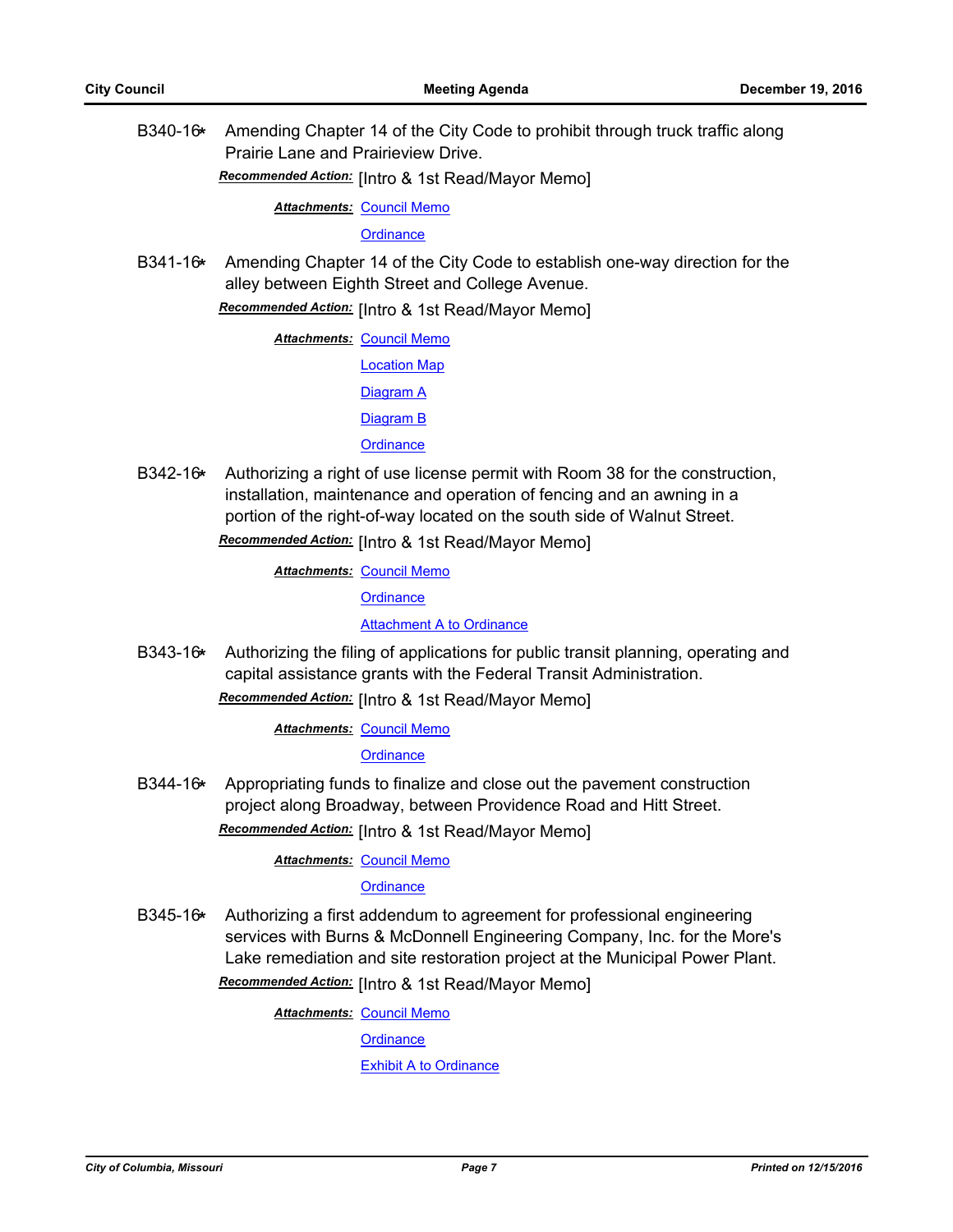B346-16**\*** Appropriating funds received from donations and miscellaneous revenue to the Parks and Recreation Department.

*Recommended Action:* [Intro & 1st Read/Mayor Memo]

**Attachments: [Council Memo](http://gocolumbiamo.legistar.com/gateway.aspx?M=F&ID=71faabe2-7a09-4d56-ab82-48b30776aaaa.docx)** 

**[Ordinance](http://gocolumbiamo.legistar.com/gateway.aspx?M=F&ID=3cb83252-057f-421d-a91c-3640d06c6def.doc)** 

B347-16**\*** Appropriating funds from the 2016 Celebration for the Arts event. *Recommended Action:* [Intro & 1st Read/Mayor Memo]

**Attachments: [Council Memo](http://gocolumbiamo.legistar.com/gateway.aspx?M=F&ID=760f7287-7531-40e0-9ebe-0672270dc077.docx)** 

**[Ordinance](http://gocolumbiamo.legistar.com/gateway.aspx?M=F&ID=eec9d6e4-c7c4-44d7-a386-23714f232189.doc)** 

B348-16**\*** Amending the FY 2017 Annual Budget by adding and deleting positions in the Fire Department; amending the FY 2017 Classification and Pay Plan by adding a classification.

*Recommended Action:* [Intro & 1st Read/Mayor Memo]

**Attachments: [Council Memo](http://gocolumbiamo.legistar.com/gateway.aspx?M=F&ID=f19e0d06-ea0c-43a5-959b-02c2ea764310.docx)** 

[Summary of Amendments to FY 2017 Classification and Pay Plan](http://gocolumbiamo.legistar.com/gateway.aspx?M=F&ID=357ea9d2-32ca-4e34-944e-a5d5cdf3da1b.doc) [FY 2017 Classification and Pay Plan \(Eff. 01-03-2017\)](http://gocolumbiamo.legistar.com/gateway.aspx?M=F&ID=7a0da8e3-8259-455b-8a21-8d43113d2c0e.pdf)

**[Ordinance](http://gocolumbiamo.legistar.com/gateway.aspx?M=F&ID=41a6507a-3739-4698-88d0-a64c8e2c5203.doc)** 

B349-16 Authorizing acceptance of a COPS Hiring Program grant from the U.S. Department of Justice - Office of Community Oriented Policing Services to fund four (4) new police officer positions; amending the FY 2017 Annual Budget to add police officer positions in the Police Department - Operations Division; appropriating funds.

*Recommended Action:* [Intro & 1st Read/Mayor Memo]

**Attachments: [Council Memo](http://gocolumbiamo.legistar.com/gateway.aspx?M=F&ID=8c40b995-a828-48ce-8678-0f56cd7ba1c0.docx)** 

[COPS Office Grant Application](http://gocolumbiamo.legistar.com/gateway.aspx?M=F&ID=14add088-9395-48e9-b0d0-1aca8399ec4f.pdf) [Award Document - COPS Hiring Program](http://gocolumbiamo.legistar.com/gateway.aspx?M=F&ID=5eefa426-daff-4045-8a2a-fd7b46ce36b6.pdf)

**[Ordinance](http://gocolumbiamo.legistar.com/gateway.aspx?M=F&ID=c85ed6d1-30af-4494-8d73-852068ddd784.doc)** 

B350-16 Authorizing an agreement for transfer of real estate, establishment of funding account and provision for administrative services with Columbia Community Land Trust, Inc.

*Recommended Action:* [Intro & 1st Read/Mayor Memo]

**Attachments: [Council Memo](http://gocolumbiamo.legistar.com/gateway.aspx?M=F&ID=fdf0f3b5-f10d-4d94-b6cd-82146f6766da.docx)** 

[Operating Budget](http://gocolumbiamo.legistar.com/gateway.aspx?M=F&ID=ac7b61d2-9bb2-4859-8418-2a30b4e15df0.pdf)

[Development Budget](http://gocolumbiamo.legistar.com/gateway.aspx?M=F&ID=d31fbe18-a445-4a8a-842c-4d9cb138347f.pdf)

**[Ordinance](http://gocolumbiamo.legistar.com/gateway.aspx?M=F&ID=28617f60-351b-41b6-b0b3-b11c0fffe6cb.doc)** 

[Attachment A to Ordinance](http://gocolumbiamo.legistar.com/gateway.aspx?M=F&ID=4662868a-1564-464d-b6d4-668fcfac034c.pdf)